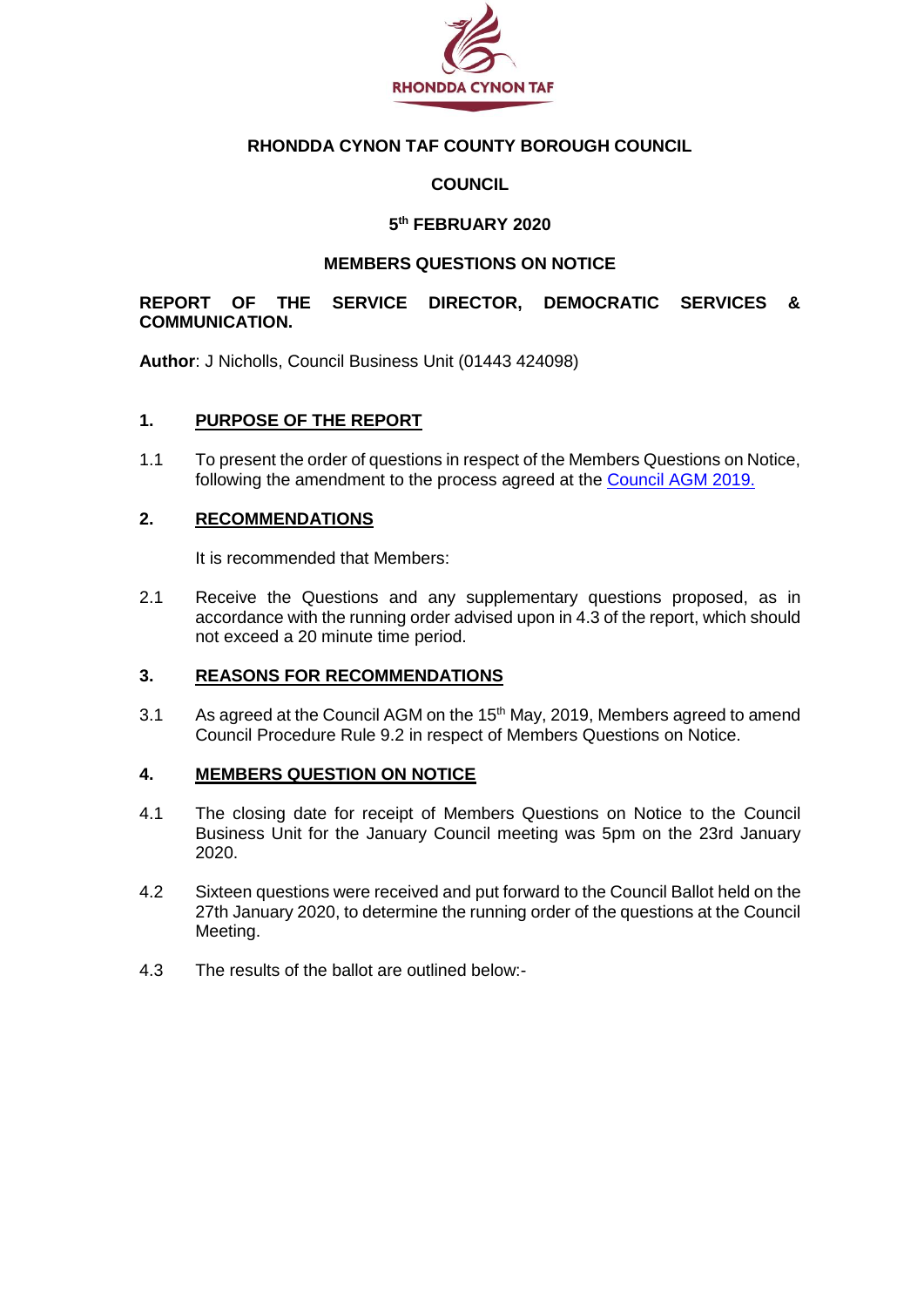| <b>Number</b> | Questions                                                                                                                                                                                                                                                                                                    |
|---------------|--------------------------------------------------------------------------------------------------------------------------------------------------------------------------------------------------------------------------------------------------------------------------------------------------------------|
| 1             | Question from County Borough Councillor J. Harries to the<br><b>Cabinet Member for Cabinet Member for Corporate Services,</b><br><b>County Borough Councillor M. Norris:-</b><br>"Would the relevant Cabinet Member please make a statement on                                                               |
|               | the Discretionary Assistance Fund in RCT?"                                                                                                                                                                                                                                                                   |
|               | Question from County Borough Councillor G. Hughes to the<br>Leader of the Council County Borough Councillor A. Morgan:-                                                                                                                                                                                      |
| $\mathbf{2}$  | "Will the Leader please outline what impact he sees the potential<br>introduction of a congestion charge for certain areas of Cardiff<br>having on RCT residents?"                                                                                                                                           |
|               | Question from County Borough Councillor J. James to the                                                                                                                                                                                                                                                      |
| 3             | Leader of the Council, County Borough Councillor A Morgan:-                                                                                                                                                                                                                                                  |
|               | "With United Kingdom now having left the European Union, what is the<br>Council planning to do to mark this great occasion?"                                                                                                                                                                                 |
|               | Question from County Borough Councillor W. Treeby to the<br>Deputy Leader, County Borough Councillor M. Webber:-                                                                                                                                                                                             |
| 4             | "Could the Deputy Leader please provide an update on the Councils<br>hugely<br>successful<br>employment<br>programmes,<br>including<br>the<br>apprenticeships and graduate schemes, and confirm the Authority's<br>commitment to continuing these schemes over the remainder of this<br>council term?"       |
| 5             | Question from County Borough Councillor J. Bonetto to the<br>Cabinet Member for Adult & Children's Services, County<br><b>Borough Councillor C. Leyshon:-</b>                                                                                                                                                |
|               | "Can the Cabinet Member please provide an update on the Stay<br>Well@ Home Service and outline what plans are in place to mitigate<br>winter pressures"                                                                                                                                                      |
|               | Question from County Borough Councillor H. Fychan to the<br><b>Cabinet Member for Communities, Culture &amp; the Welsh</b>                                                                                                                                                                                   |
|               | Language, County Borough Councillor R. Lewis:-                                                                                                                                                                                                                                                               |
| 6             | "Pa effaith mae'r PSPO ddaeth i rym yn 2018 ym Mhontypridd wedi<br>ei gael ar daclo ymddygiad gwrthgymdeithasol yn y dref ac oes yna<br>unrhyw newidiadau i'r cynllun ar y gweill, neu gamau pellach yn cael<br>eu cymryd i fynd i'r afael a'r materion sy'n parhau i bryderu trigolion a<br>busnesau lleol? |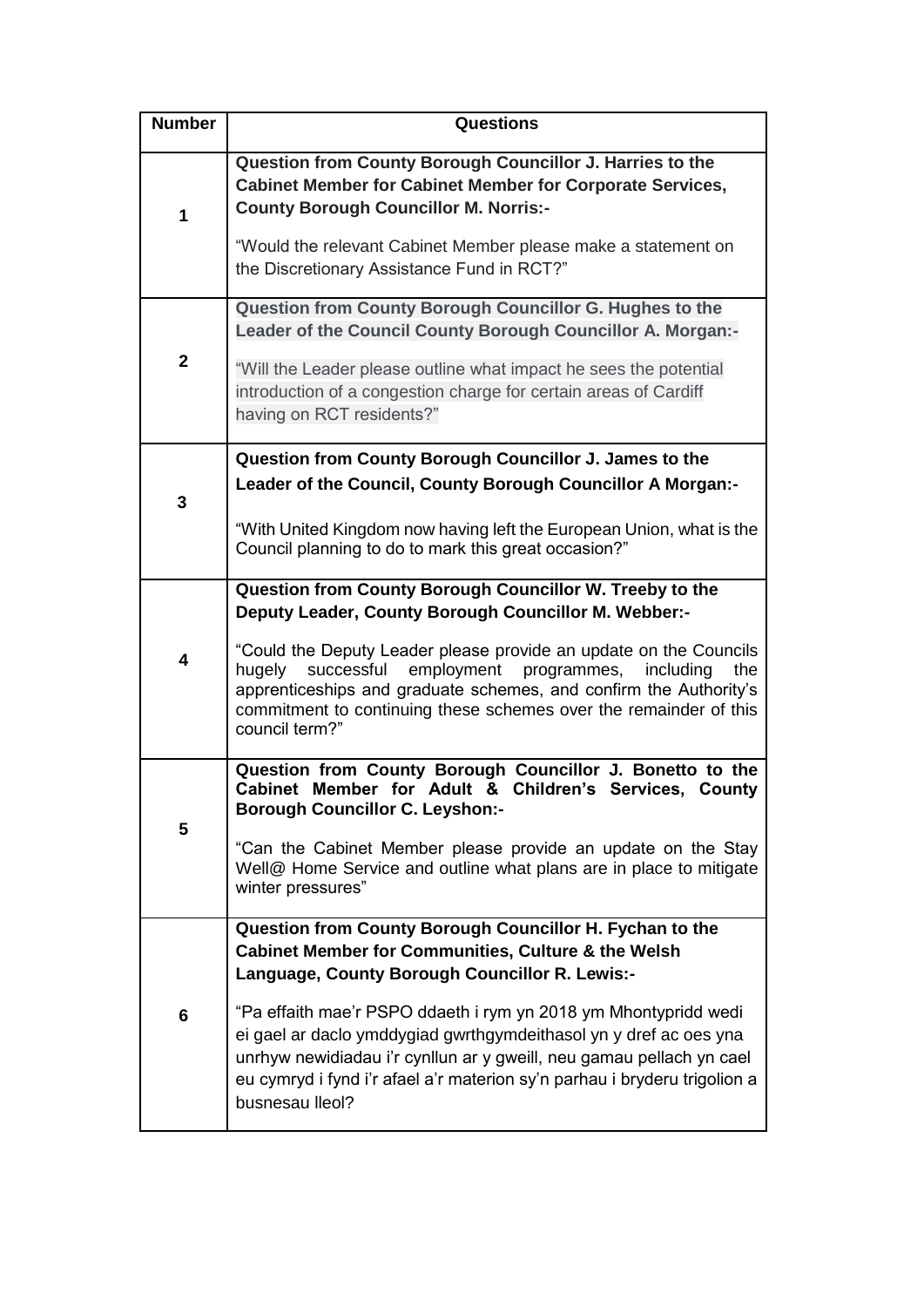|                | "What impact has the PSPO, that came into force in 2018 in<br>Pontypridd, had on tackling anti-social behaviour in the town and are<br>there any changes to the scheme in the pipeline, or further steps being<br>taken to address the issues that continue to concern local residents |
|----------------|----------------------------------------------------------------------------------------------------------------------------------------------------------------------------------------------------------------------------------------------------------------------------------------|
|                | and businesses?"                                                                                                                                                                                                                                                                       |
|                | Question from County Borough Councillor R. Yeo to the Leader                                                                                                                                                                                                                           |
|                | of the Council, County Borough Councillor A. Morgan:-                                                                                                                                                                                                                                  |
| $\overline{7}$ | "Can the Leader of the Council please update members on the                                                                                                                                                                                                                            |
|                | progress of the proposal to develop the rail network between Beddau                                                                                                                                                                                                                    |
|                | and North West Cardiff".                                                                                                                                                                                                                                                               |
|                | Question from County Borough Councillor L. Jones to the                                                                                                                                                                                                                                |
|                | <b>Cabinet Member for Corporate Services, County Borough</b><br><b>Councillor M. Norris:-</b>                                                                                                                                                                                          |
| 8              | "I understand that the council is considering selling off parcels of land                                                                                                                                                                                                              |
|                | to raise revenue, is the consultation process going to consider the                                                                                                                                                                                                                    |
|                | impact on the surrounding residents?"                                                                                                                                                                                                                                                  |
|                | Question from County Borough Councillor M. Forey to the                                                                                                                                                                                                                                |
|                | Leader of the Council County Borough Councillor A. Morgan:-                                                                                                                                                                                                                            |
| 9              | "The potential introduction of a congestion charge for the City of                                                                                                                                                                                                                     |
|                | Cardiff will have a significant effect on the wider Cardiff Capital                                                                                                                                                                                                                    |
|                | Region area. To that end can the Leader confirm that this issue is<br>being considered on a regional basis and what view the CCR City                                                                                                                                                  |
|                | Deal Joint Cabinet has taken on the proposals?"                                                                                                                                                                                                                                        |
|                | Question from County Borough Councillor H. Boggis to the                                                                                                                                                                                                                               |
| 10             | Leader of the Council, County Borough Councillor A. Morgan:-                                                                                                                                                                                                                           |
|                | "Would the leader of the council provide members with an update on                                                                                                                                                                                                                     |
|                | the proposed extension of the Aberdare line to Hirwaun/Rhigos?"                                                                                                                                                                                                                        |
|                | Question from County Borough Councillor E. Griffiths to the                                                                                                                                                                                                                            |
|                | Cabinet Member for Adult and Children's Services, County                                                                                                                                                                                                                               |
|                | <b>Borough Councillor T. Leyshon:-</b>                                                                                                                                                                                                                                                 |
|                | "Dros y misoedd diwethaf mae hi wedi dod i'r amlwg bod niferoedd                                                                                                                                                                                                                       |
|                | cynyddol o blant a phobl ifanc rhwng 12 a 17 oed yn ymgasglu ym                                                                                                                                                                                                                        |
| 11             | Mhontypridd i gymdeithasu ar nosweithiau Gwener a Sadwrn.                                                                                                                                                                                                                              |
|                | Weithiau bydd cynifer a 30 neu 40 ohonynt mewn grwpiau yn                                                                                                                                                                                                                              |
|                | ymgasglu yn y dref ac o gwmpas y dref. Gall yr Aelod Cabinet dros                                                                                                                                                                                                                      |
|                | wasanaethau plant ac oedolion egluro pa wasanaethau a                                                                                                                                                                                                                                  |
|                | gweithgareddau sydd yn cael eu cynnig i'r plant a phobl ifanc hyn i                                                                                                                                                                                                                    |
|                | sicrhau eu bod yn cael eu cadw yn weithgar ac yn staff, mewn ffordd<br>sydd yn eu cadw'n ddiogel o beryglon economi nos Pontypridd?"                                                                                                                                                   |
|                |                                                                                                                                                                                                                                                                                        |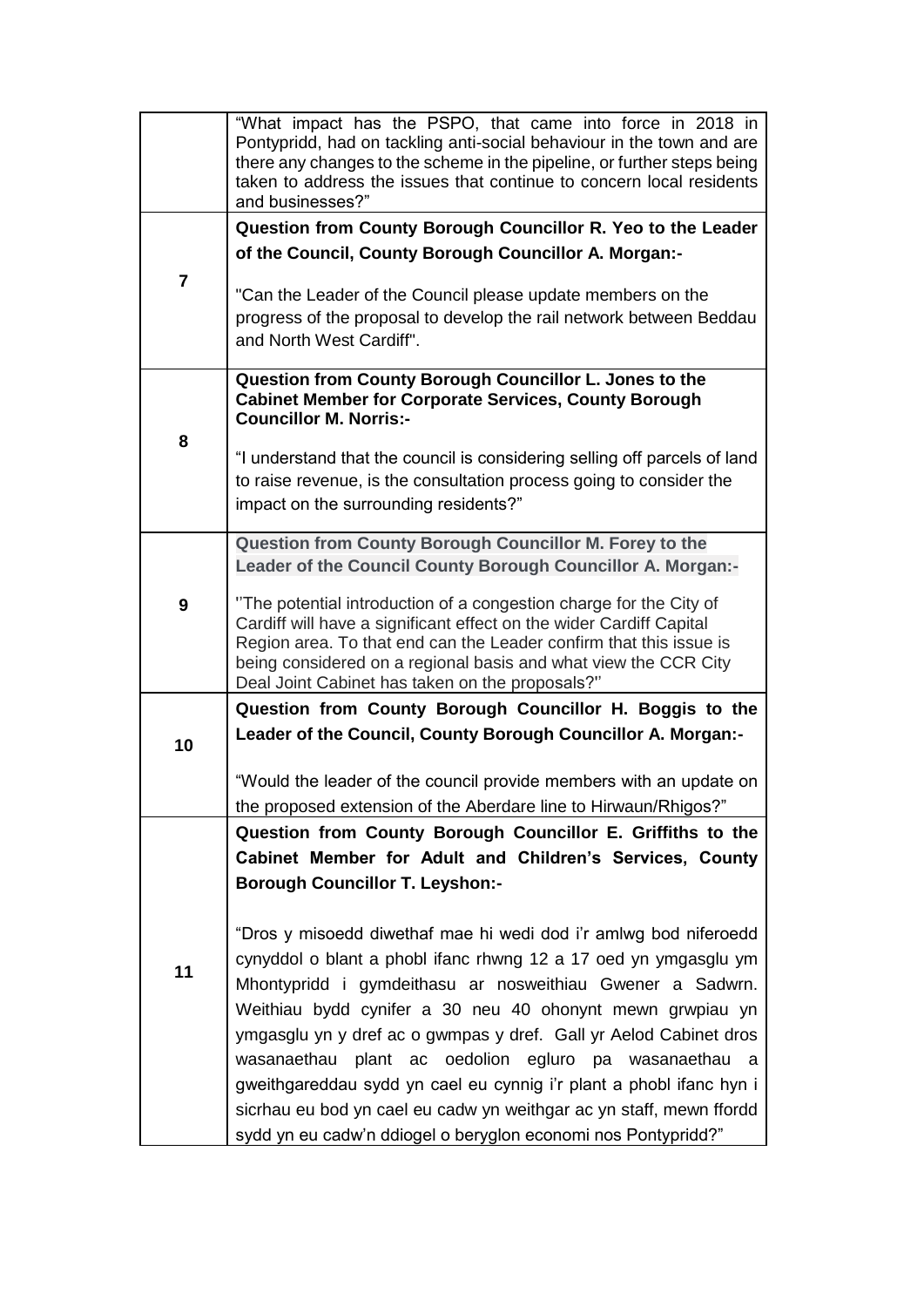|    | "Over the last few months it has become apparent that increasing<br>numbers of young people between about 12 and 17 are coming into<br>Pontypridd town to socialise on Friday and / or Saturday nights.<br>Sometimes there can be as many as 30 or 40 of them in groups<br>congregating in and around town. Can the Cabinet Member for<br>children and adult services, explain what services and activities are<br>being offered to the children and young people, to ensure they are<br>occupied in a safe way that keeps them from being put at risk by the<br>night time economy of Pontypridd?" |
|----|-----------------------------------------------------------------------------------------------------------------------------------------------------------------------------------------------------------------------------------------------------------------------------------------------------------------------------------------------------------------------------------------------------------------------------------------------------------------------------------------------------------------------------------------------------------------------------------------------------|
|    | Question from County Borough Councillor L. M. Adams to the                                                                                                                                                                                                                                                                                                                                                                                                                                                                                                                                          |
|    | <b>Cabinet Member for Communities, Culture &amp; the Welsh Language</b>                                                                                                                                                                                                                                                                                                                                                                                                                                                                                                                             |
| 12 | <b>County Borough Councillor R. Lewis:-</b>                                                                                                                                                                                                                                                                                                                                                                                                                                                                                                                                                         |
|    | "Will the Cabinet Member please make a statement on the Welsh<br>index of Multiple Deprivation (WIMD) for 2019 which was published in<br>November?"                                                                                                                                                                                                                                                                                                                                                                                                                                                 |
|    | Question from County Borough Councillor P Jarman to the                                                                                                                                                                                                                                                                                                                                                                                                                                                                                                                                             |
|    | Cabinet Member for Adult & Children's Services, County                                                                                                                                                                                                                                                                                                                                                                                                                                                                                                                                              |
| 13 | <b>Borough Councillor C Leyshon:-</b>                                                                                                                                                                                                                                                                                                                                                                                                                                                                                                                                                               |
|    | "How many families are living in poverty in Rhondda Cynon Taf<br><b>County Borough Council?"</b>                                                                                                                                                                                                                                                                                                                                                                                                                                                                                                    |
|    | Question from County Borough Councillor D. Williams to the                                                                                                                                                                                                                                                                                                                                                                                                                                                                                                                                          |
| 14 | <b>Cabinet Member for Enterprise, Development and Housing</b><br><b>County Borough Councillor D. R. Bevan:-</b>                                                                                                                                                                                                                                                                                                                                                                                                                                                                                     |
|    | "Will the Cabinet Member please provide an update on the Llys                                                                                                                                                                                                                                                                                                                                                                                                                                                                                                                                       |
|    | Cadwyn development and outline whether the project is on time and                                                                                                                                                                                                                                                                                                                                                                                                                                                                                                                                   |
|    | on budget"                                                                                                                                                                                                                                                                                                                                                                                                                                                                                                                                                                                          |
|    | Question from County Borough Councillor S. Pickering to                                                                                                                                                                                                                                                                                                                                                                                                                                                                                                                                             |
|    | <b>Cabinet Member for Environment, Leisure and Heritage</b><br>Services, Councillor A. Crimmings: -                                                                                                                                                                                                                                                                                                                                                                                                                                                                                                 |
|    | "This Council has made significant investment in leisure and sports                                                                                                                                                                                                                                                                                                                                                                                                                                                                                                                                 |
| 15 | facilities over recent years in support of creating a 'healthy and active                                                                                                                                                                                                                                                                                                                                                                                                                                                                                                                           |
|    | RCT'. Can the Cabinet Member please outline what further                                                                                                                                                                                                                                                                                                                                                                                                                                                                                                                                            |
|    | investments in sports facilities and parks is planned for the<br>forthcoming financial year?"                                                                                                                                                                                                                                                                                                                                                                                                                                                                                                       |
|    | Question from County Borough Councillor G. Thomas to the                                                                                                                                                                                                                                                                                                                                                                                                                                                                                                                                            |
| 16 | Cabinet Member for Corporate Services, County Borough                                                                                                                                                                                                                                                                                                                                                                                                                                                                                                                                               |
|    | <b>Councillor M. Norris:-</b>                                                                                                                                                                                                                                                                                                                                                                                                                                                                                                                                                                       |
|    |                                                                                                                                                                                                                                                                                                                                                                                                                                                                                                                                                                                                     |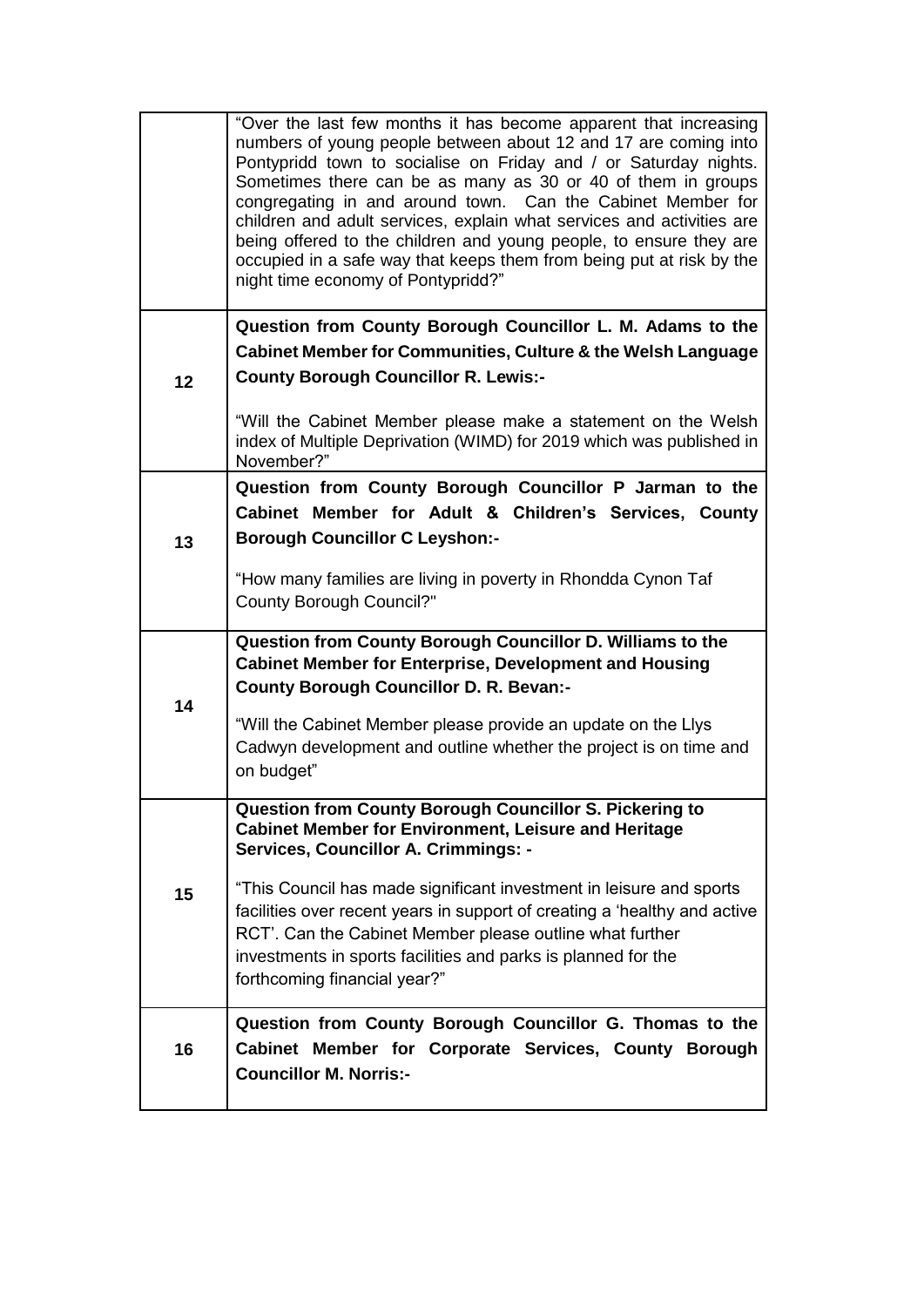| "Can the relevant Cabinet Member please provide an update on the |
|------------------------------------------------------------------|
| delivery of the Council's digital transformation strategy?"      |
|                                                                  |

4.4 At the Council meeting a maximum of 20 minutes shall be allowed for Questions on Notice. Any questions that are not dealt with in this time limit shall fall. Any questions on notice not answered will need to be resubmitted to the Proper Officer for the next full Council meeting in accordance with these rules.

## **5. CONSULTATION / INVOLVEMENT**

5.1 The amendment to the Council Procedure Rule in respect of Members Questions was considered and agreed at the Council AGM 2019, following consultation with the Corporate Governance & Constitution Committee

## **6. EQUALITY AND DIVERSITY IMPLICATIONS**

6.1 The amendment to the Council procedure rule taken forward at the Council AGM, allows the opportunity for more Members to ask a question at Council

## **7. FINANCIAL IMPLICATIONS**

7.1 There are no financial implications aligned to this report.

#### **8. LEGAL IMPLICATIONS OR LEGISLATION CONSIDERED**

8.1 The report has been prepared in accordance with Council Procedure Rule 9.2.

#### **9. LINKS TO THE COUNCILS CORPORATE PLAN / OTHER CORPORATE PRIORITIES.**

9.1 The opportunity for Members to propose questions at Council meetings allows Members to receive information which potentially detail the Council priorities. It also embraces the Future Generations Act as all work and decisions taken by Council seek to improve the social, economic, environmental and cultural wellbeing of the County Borough.

#### **10. CONCLUSION**

10.1 Detailing the procedure for Members Questions on Notice assists in transparency for both Members and for public engagement.

#### **Other Information:-**

**Relevant Scrutiny Committee** – Overview & Scrutiny Committee